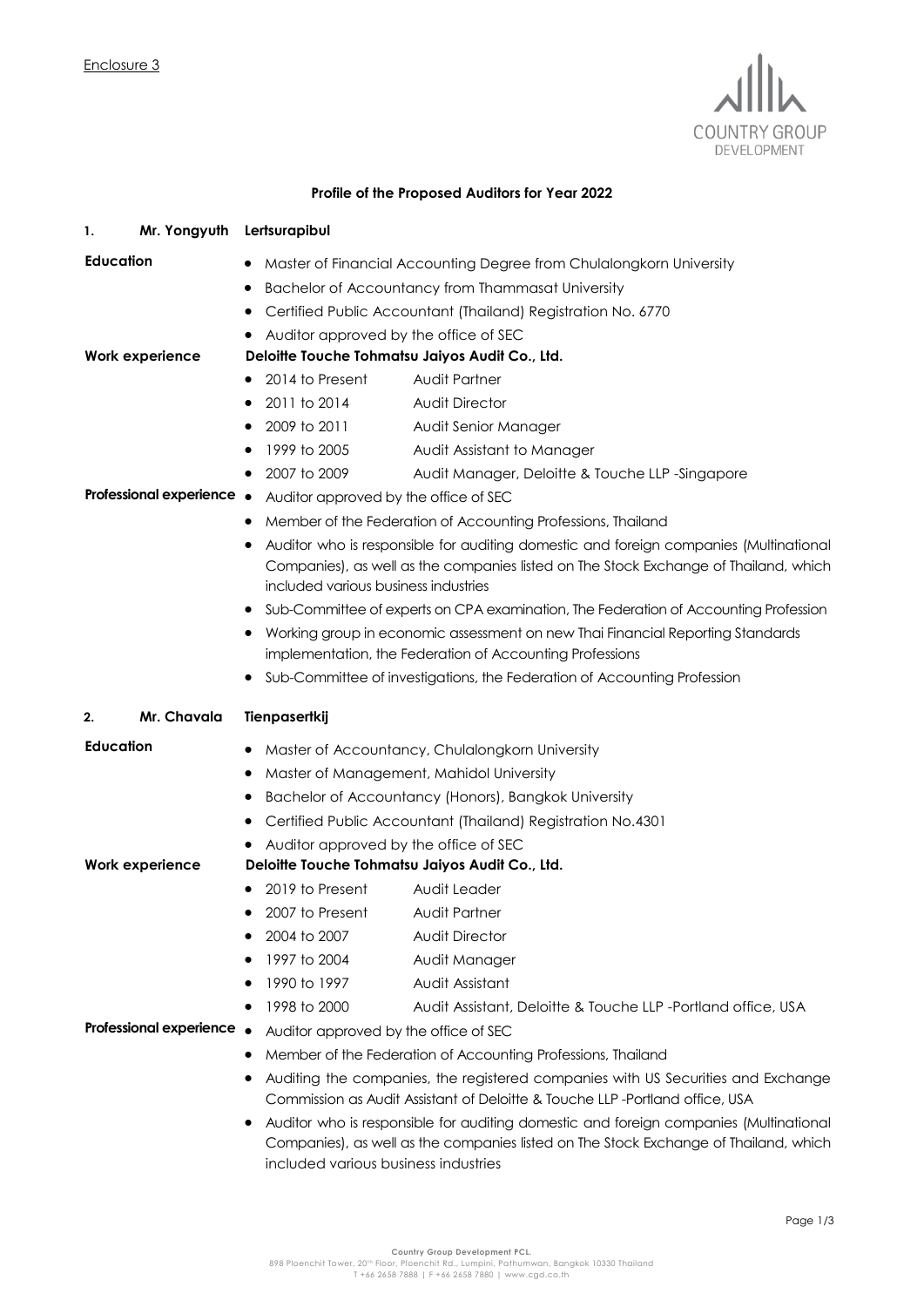

- Leading on in-house audit learning activities for employees of Deloitte Touche Tohmatsu Jaiyos Audit Co., Ltd.
- Project Manager to study and design account procedures in order to comply with International Financial Reporting Standards: Financial Instruments for commercial banks
- Accounting Advisory Taskforce to state own enterprises under the Privatization Program in order to privatize the state own enterprises to be listed on The Stock Exchange of Thailand
- Working Group on special consultant of special manager under project of Financial Sector Restructuring Authority
- Project Manager to advise internal audit department of a commercial bank to design the audit procedures for the audit of internal control of treasure department and the internal control for derivatives
- Project Manager to provide accounting advise for the adjustment of the financial statements in order to comply with Thai Accounting Standards (TAS) and International Financial Reporting Standards (IFRS)
- Advisor of Development of material for the CPE self-study curricular Accounting for Financial Derivatives supported by World Bank
- Author of a text book for CPA training program of the Federation of Accounting Professions, Thailand
- Guest speaker of the Federal Accounting Professions
- Guest speaker & Lecturer of public and private universities
- Guest speaker of government agents and state own enterprise
- Sub-committee of the International Financial Reporting Standards Setting Body, the Federation of Accounting Professions (2012-2013)

## **3. Mrs. Nisakorn Songmanee**

- 
- **Education** Master of Financial Accounting Degree, Chulalongkorn University
	- **•** Bachelors in Business Administration (majoring in Accounting) from Rajamangala of **Technology**
	- Graduate Diploma in auditing from Chulalongkorn University
	- Certified Public Accountant (Thailand) Registration No. 5035

**Work experience** Deloitte Touche Tohmatsu Jaiyos Audit Co., Ltd.

- 2008 to Present Audit Partner
- 2006 to 2007 Audit Director
- 2001 to 2005 Audit Manager Audit Senior Manager
- 1999 to 2001 Work with Deloitte & Touche LLP, Toronto Office, Canada

## **Professional experience .** Certified Public Accountants of Thailand

- SEC Certified Public Accountants in Thailand
- Work with Deloitte & Touche LLP, Toronto Office, Canada
- The Accounting Profession Committee in Accounting System, 2017 to present